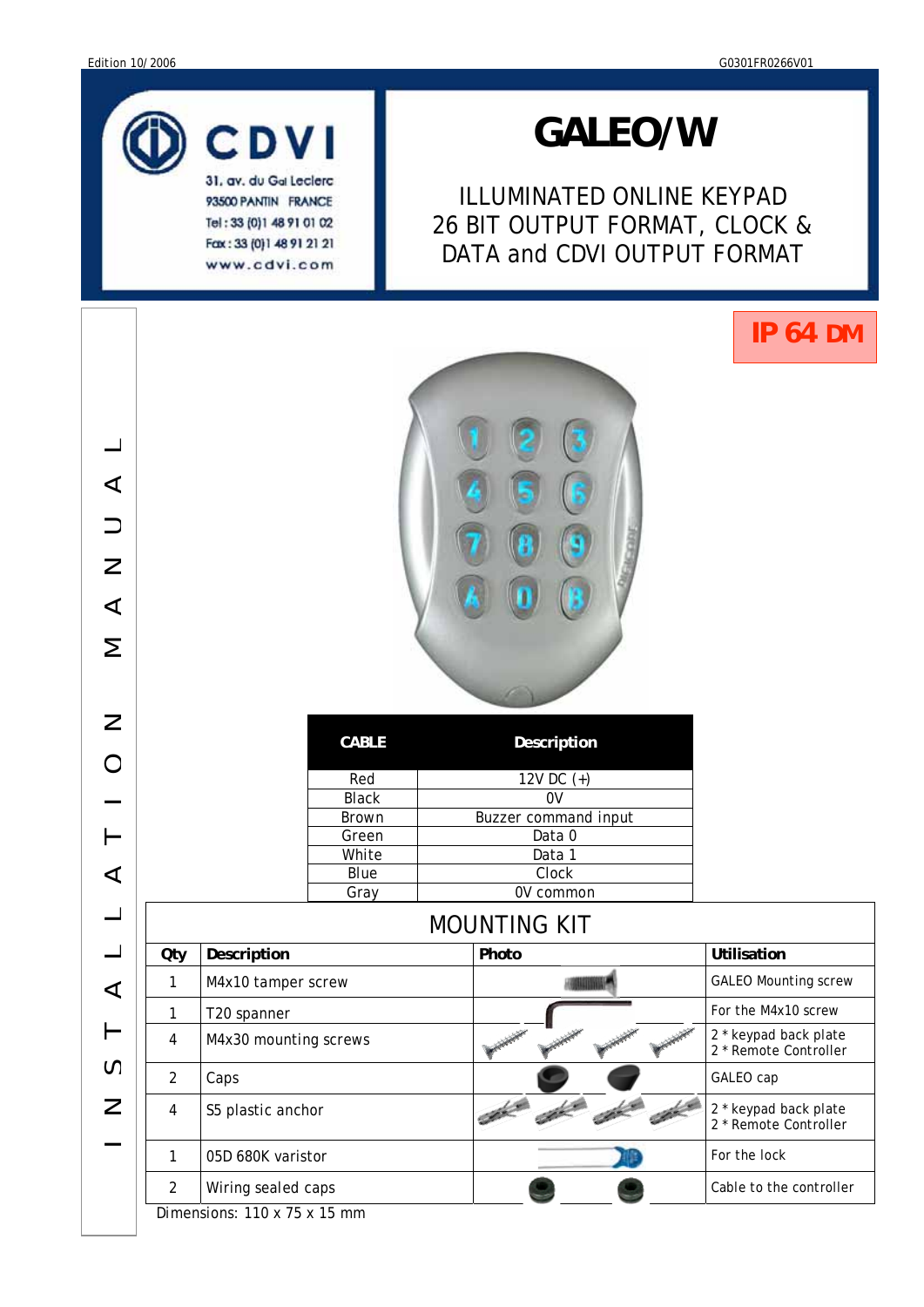# **I. GENERAL INFORMATION**

#### *A. Description*

 Input voltage 12V DC 12-digit illuminated keypad keys EEPROM memory storage User code in 4, 5 or 6 digits Buzzer ST1 jumper for programming

#### *B. Default values*

Illumination duration: 10 seconds User code lenght: 5 digits 26 bit wiegand output Buzzer disabled

#### *C. Audible Signal*

| 1 short beep  | keypad powered and key presses |
|---------------|--------------------------------|
| 1 long beep   | data computing in programming  |
| 2 short beeps | Entry or Exit from programming |
| 4 short beeps | data computing error           |

#### *D. Code Length*

The user code must be in 4, 5 or 6 digits. All the keypad keys can be used to program a user code except the B key.

**Enter the user code and then B to validate the code.** 

#### *E. Consumption*

80mA in 12 VDC (permanent illuminated keys)

## **II. PROGRAMMING**

#### *A. Entry in programming*

- 1. Turn off the power. Put the switch to ON. Put back the power.
- 2. Two beeps are emitted to confirm entry in programming.

The command control of the buzzer is not possible in programming mode.

#### *B. Illumination duration*

- 1. Enter in programming.
- 2. Enter A0 to program the illumination duration. One beep is emitted. Enter the time in seconds – 10 for 10 seconds to 99 for 99 seconds or **enter 00 for a permanent illumination**. One beep is emitted to confirm the illumination duration.

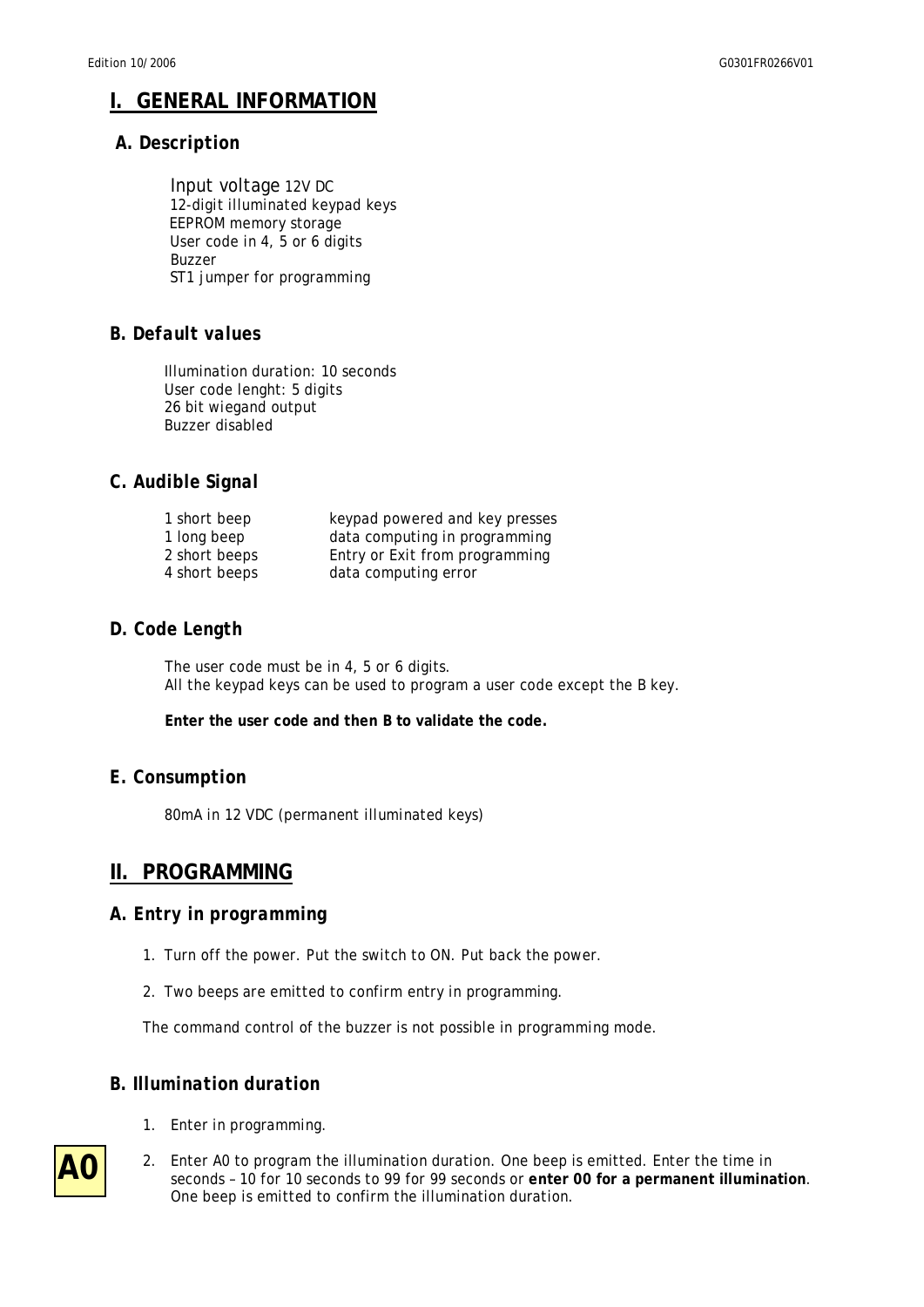3. Remove the ST1 jumper. Two beeps are emitted to confirm exit from programming.

#### *C. Output format*

- 1. Enter in programming.
- 2. Press A1 to enter in the output format menu. One beep is emitted.

| ٦ |
|---|
|---|

**A2**

 Press 1 to select 26-bit wiegand output format Press 2 to select CDVI output format Press 3 to select ISO Track 2 output format

One beep is emitted to confirm programming.

3. Remove the ST1 jumper. Two beeps are emitted to confirm exit from programming.

#### *C. Code length*

- 1. Enter in programming mode.
- 2. Press A2 to enter in the code length setting menu. One beep is emitted. Press 4 for a 4-digit user code, press 5 for a 5-digit user code or press 6 for a 6-digit user code. One beep is emitted to confirm programming.
	- 3. Remove the ST1 jumper. Two beeps are emitted to confirm exit from programming.

4 beeps indicate a data computing error.

#### *D. Audible signal*

The audible signal is always enabled in programming mode.

In factory default, the buzzer is disabled when pressing a key. To enable the buzzer:

1. Enter in programming mode.



- 2. Press A3. One beep is emitted. Press 0 to disable the audible signal. Press 1 to enable the audible signal. One beep is emitted to confirm programming.
- 3. Remove the ST1 jumper. Two beeps are emitted to confirm exit from programming.

#### *E. External control of the buzzer*

The buzzer can be activated from an external input. The control is done with a logic signal on the input.

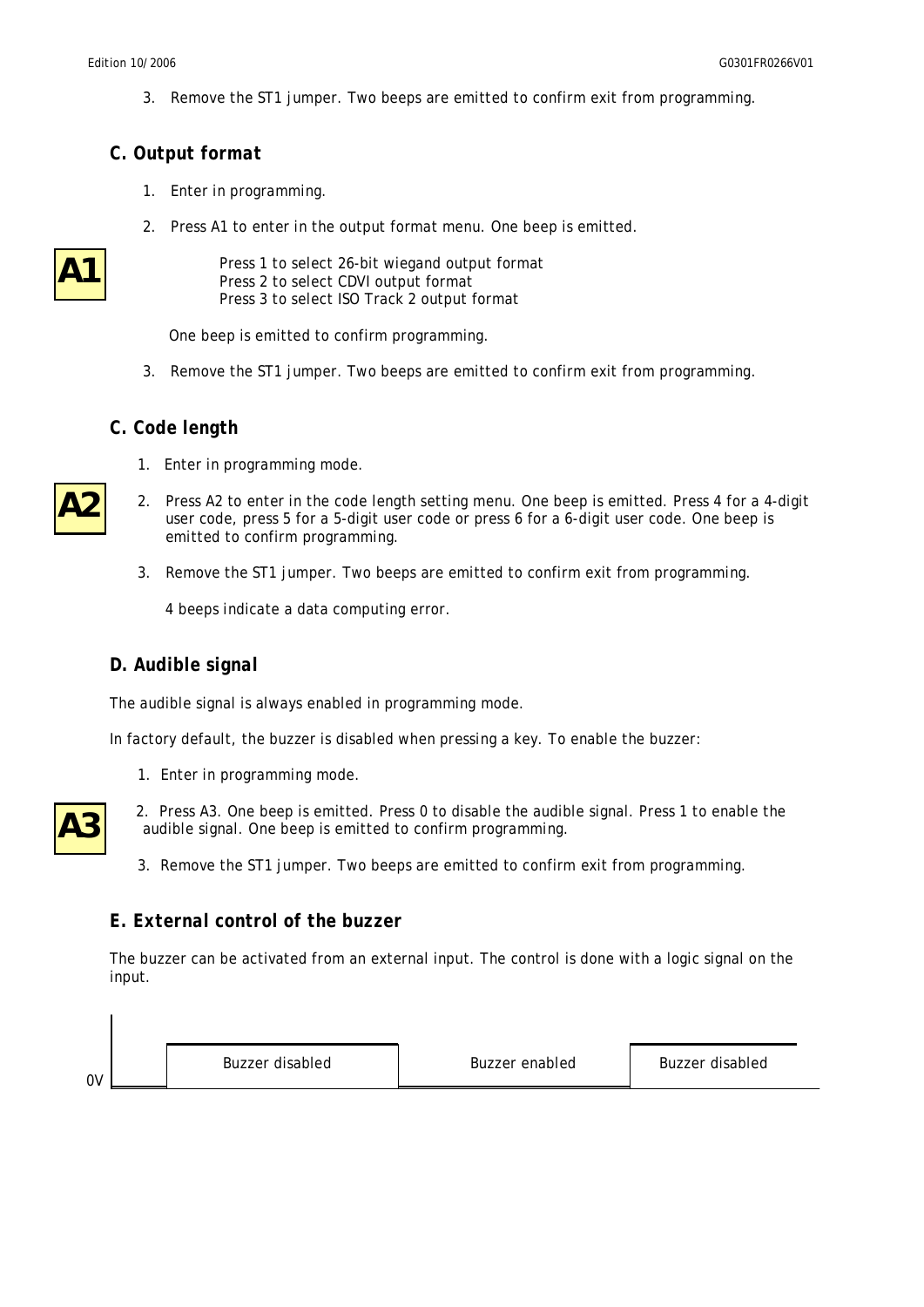# *F. 26-bit wiegand format*

#### **Chronograms**



#### **Interfaçage**

The output format is 26-bit **Wiegand** (Signals: DATA1, DATA0 and CLOCK) Output signal in open collectors (pull up of 2.2K in +5V) 26-bit hexadecimal output format

The frame is made of 26-bit and built as follow: First parity: 1-bit - even parity for the first 12-bit User Code: 3 half of a byte represent the code entered Each byte is transferred from bit 7 to bit 0. Second parity: 1-bit - odd parity for the last 12-bit

| Bit 1                     | bit 25<br>Bit              | -26<br>bit                 |
|---------------------------|----------------------------|----------------------------|
| Even parity on bit 2bit13 | $'24 \text{ bits}$<br>Data | Odd parity on bit 14bit 25 |

Example a 4-digit code: 1350 then B

|                                | 0000 | 0000 | 0001 | 0011 | <b>0101</b><br>v | 0000 |        |
|--------------------------------|------|------|------|------|------------------|------|--------|
| –<br>$100 - 120$<br>ιιν<br>-а. |      |      |      |      |                  |      | .<br>u |

The code is transmitted in hexadecimal: 001350

Example a 5-digit code: 71350 then B

|                               | 0000 | 0.4.4.4 | 0001     | 0011 | 0.404<br>◡ | 0000 |        |
|-------------------------------|------|---------|----------|------|------------|------|--------|
| .<br>$100 - 12$<br>v<br>ai it |      |         |          |      |            |      | u<br>- |
| $-1$                          | .    |         | $\cdots$ |      |            |      |        |

The code is transmitted in hexadecimal: 071350

Example a 6-digit code: 671350 then B

| $100 - 11$<br>ו ז<br>'αι |                |         |      |      |            |      | .<br>a |
|--------------------------|----------------|---------|------|------|------------|------|--------|
|                          |                |         |      |      |            |      |        |
|                          | 0.4.4.0<br>. . | 0.4.4.4 | 0001 | 0011 | 0.101<br>. | 0000 |        |

The code is transmitted in hexadecimal: 671350

Parity 1: 0 if the number of 1 in bit 2 to bit 13 is even 1 if the number of 1 in bit 2 to bit 13 is odd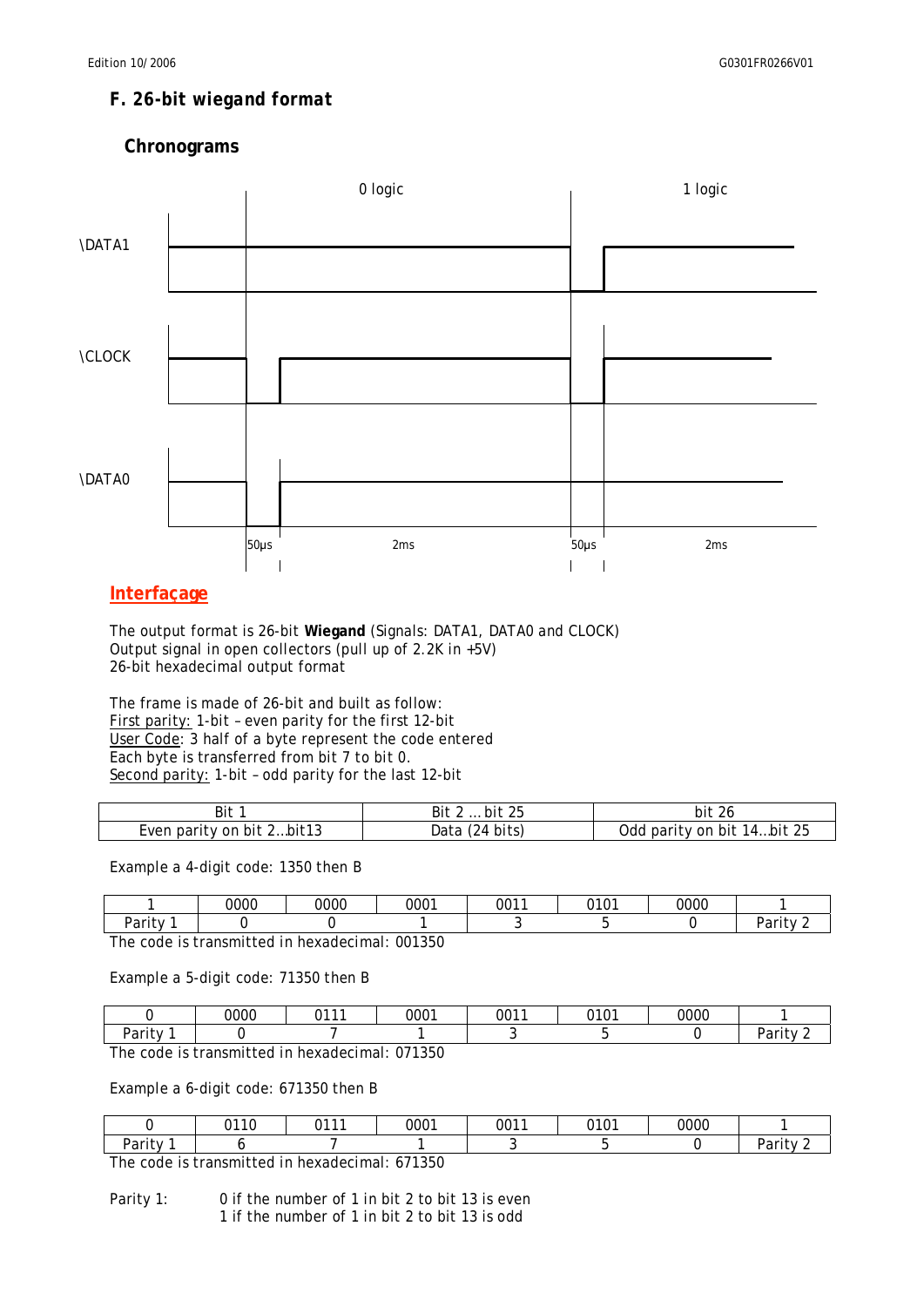| Parity 2: | 0 if the number of 1 in bit 14 to bit 25 is odd  |  |
|-----------|--------------------------------------------------|--|
|           | 1 if the number of 1 in bit 14 to bit 25 is even |  |

#### *G. CDVI Format*

This format is owned by CDVI. This format is compatible with other CDVI products ( PROMI, UCA3 ).

### *H. ISO 7811 Track 2 Format*



Each digit is made of 5 bits (4 bits data + 1 bit parity)

| Characters  | <b>B4</b>    | <b>B3</b> | <b>B2</b> | <b>B1</b> | Parity |
|-------------|--------------|-----------|-----------|-----------|--------|
| $\Omega$    | $\mathbf{0}$ | 0         | 0         | $\Omega$  |        |
| 1           | 0            | 0         | 0         | 1         | 0      |
| 2           | 0            | 0         |           | 0         | 0      |
| 3           | 0            | 0         |           | 1         | 1      |
| 4           | 0            | 1         | 0         | 0         | 0      |
| 5           | 0            | 1         | 0         | 1         | 1      |
| 6           | 0            | 1         | 1         | 0         | 1      |
| 7           | 0            | 1         | 1         | 1         | 0      |
| 8           | 1            | 0         | 0         | 0         | ი      |
| 9           | 1            | 0         | 0         | 1         | 1      |
| Α           | 1            | 0         | 1         | 0         | 1      |
| $B = SS$    | 1            | 0         | 1         | 1         | በ      |
| C           | 1            | 1         | ი         | 0         | 1      |
| $=$ FD<br>D | 1            | 1         | ი         | 1         | ი      |
| F           | 1            | 1         | 1         | 0         | ი      |
| $F = ES$    | 1            | 1         | 1         | 1         | 1      |